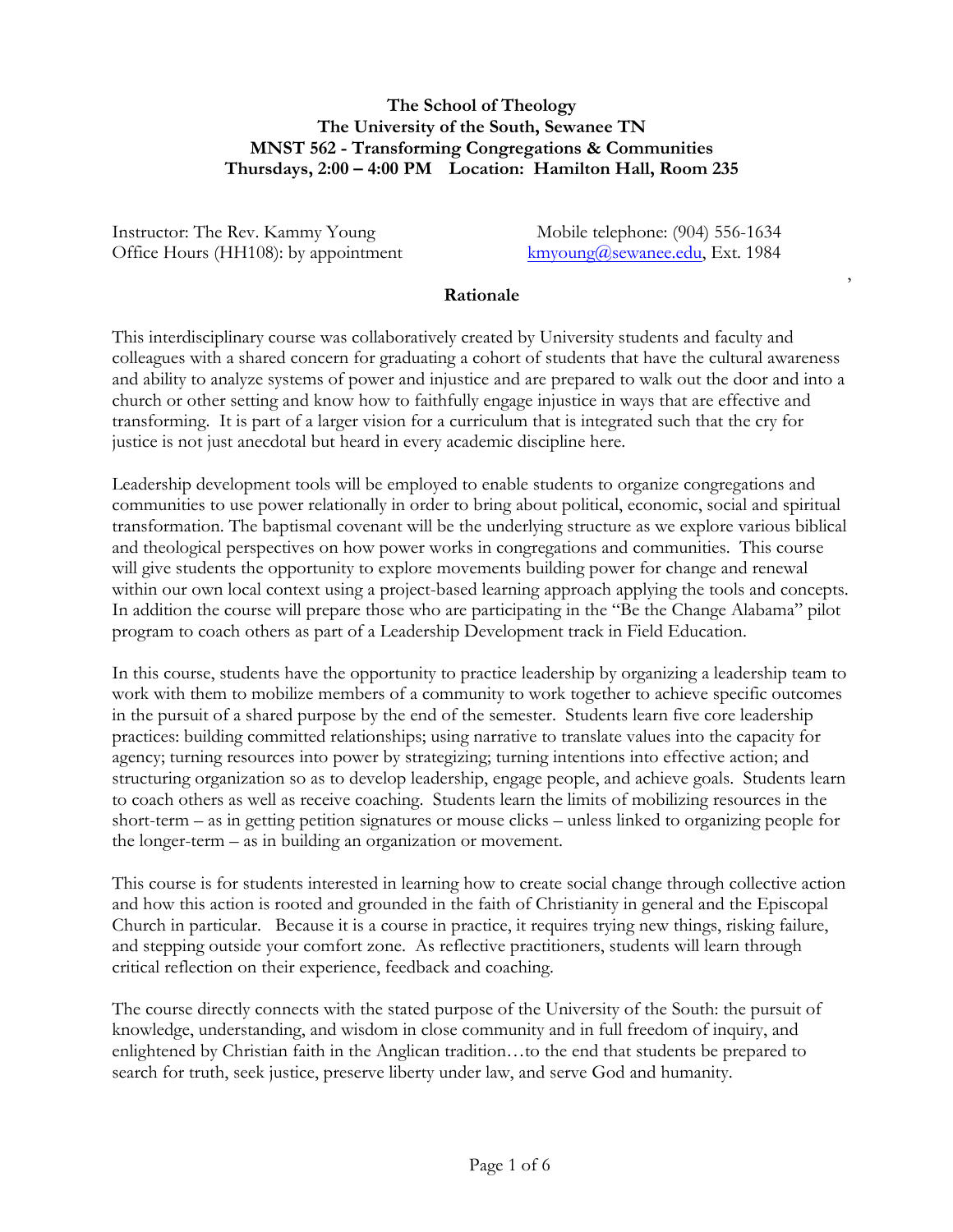## **Objectives**

Upon completion of this course, the student will be:

- 1. Alert to injustice and the economic, religious and political systems of society that perpetuate it, critiquing them from a faith perspective;
- 2. Able to lead transformational change through collective action grounded in the baptismal covenant of the Episcopal Church;
- 3. Equipped with theological and leadership skills to build the capacity of one's self and others to achieve shared purpose in the face of uncertainty and injustice; and
- 4. Proficient in teaching aspects of the transformational ministry tools learned and their theological foundations.

### **Strategies**

The educational approach in this course creates opportunities for students to organize others to work together to achieve shared purpose rooted in five specific practices: relationship building, story telling, strategizing, acting, and structuring leadership. Students commit to values-based organizing projects that require mobilizing others to determine, strategize, and achieve an outcome by the end of the semester. Each class session includes discussion of foundational theological perspectives and narratives in order to facilitate the integration of faith and action. Students' learning is supported with discussion, readings, reflection papers, and skill building workshops.

- 1. Attending and participating fully in each class session.
- 2. Written reflections on learning growth, challenges and insights.
- 3. Completing all reading assignments and participate in class and Blackboard discussion about those readings.
- 4. Students base class work on their experience working as a team in leading an "organizing campaign" of their choosing, designed on theological foundations and engaging spiritual practices. This project will require mobilizing others to join in collaborating to achieve a clear outcome that advances your shared purpose by the end of the semester. Engaging in this practical application of the course content should average some 6 hours/week.

### **Evaluation**

### **Relational Meetings (30%)**

This course maintains that relational power's most radical act is intentionally building relationships that engage people in public life. During the first three weeks of class each student will schedule and meet with eight people in the community to conduct a relational meeting. Two of these relational meetings will be shadowed by a fellow student, with the permission of the person with whom the student is building relationship. A written record and evaluation of each meeting of these (8) relational meetings will be submitted confidentially to Blackboard and discussed in class. The first four (4) records of relational meetings and one (1) peer evaluation form from shadowing is due on  $9/4/14$ ; the second four (4) records of relational meetings and one (1) peer evaluation form from shadowing is due on 9/11/14.

# **Justice Ministry Project (30%)**

Develop a class project addressing a shared need, concern, issue, or injustice in a church, community group, mission agency, regional judicatory or denomination, city government agency, state or federal agency, academic institution, etc. At the end of the term, students make a team presentation analyzing their organizing project. Students are evaluated not on whether their project is a "success," but on a demonstrated ability to analyze what happened, how and why. How did your team use the discussion, reading, tools, models, and ideas in this course to further the coming of the shalom community in this place? What would you change to address an issue or concern in the future?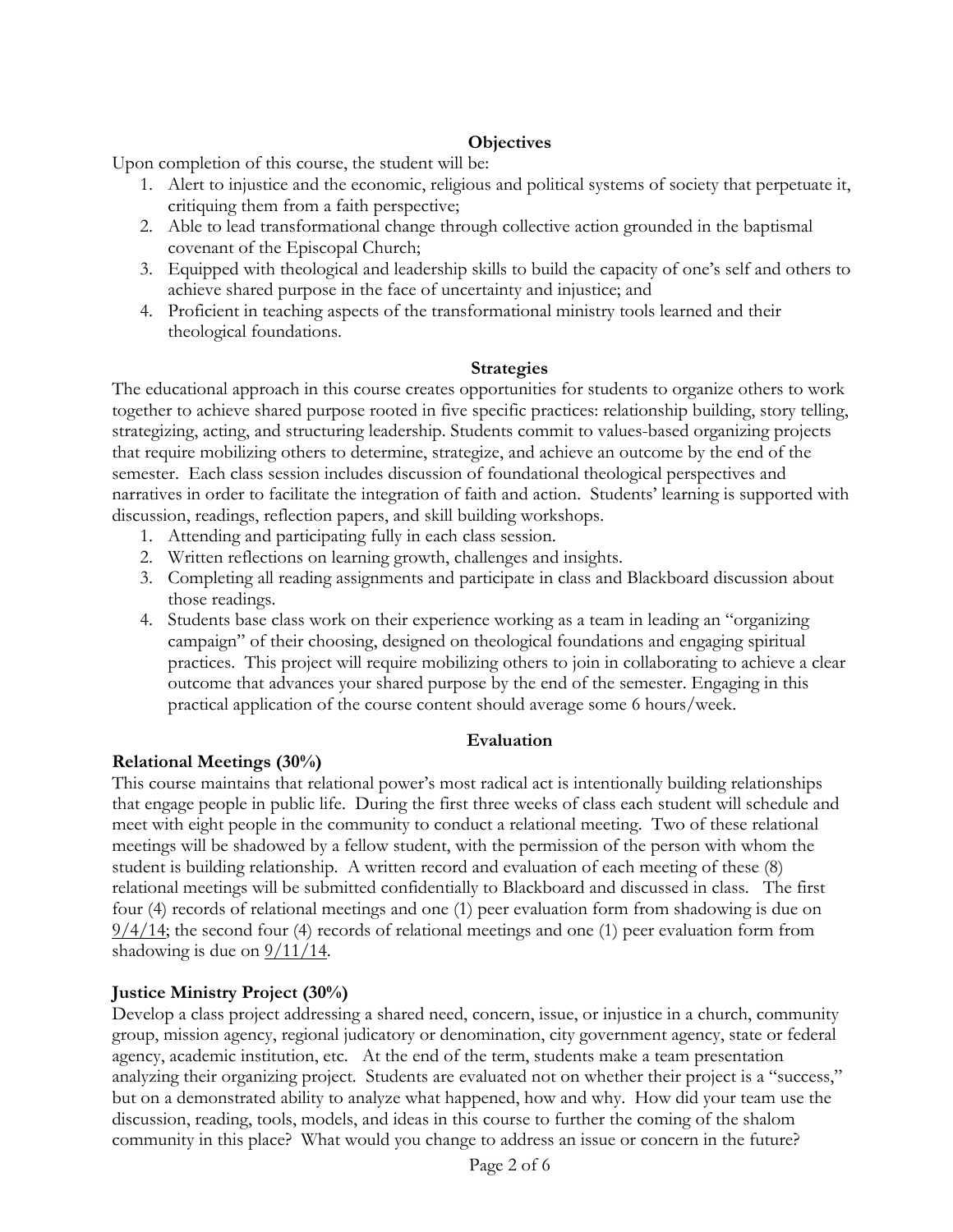### **Reflection Papers (40%)**

Beginning in the fourth week of class, students submit reflection papers of two single spaced pages in which they analyze their experience of their organizing project. Each week we pose questions to stimulate reflection. Papers are due on Thursday mornings at 8:00 a.m. prior to the class session. Of ten total reflection papers, you may skip two. But three of the remaining eight are required: 9/18/14,  $10/23/14$ , and  $12/18/14$ . On  $10/23/14$  in lieu of a response paper, students submit a midterm analysis of their project: why it is or is not working. At the end of the term, on 12/18/14 students submit a final reflection paper analyzing the organizing project from their personal experience and perspective on how would you describe your understanding of power and how that affected the way you went about practicing prayerful and prophetic leadership in this community.

## **Course Annotated Bibliography**

# **Required Texts**

- **1.** Brueggemann, Walter. *Truth Speaks to Power: The Countercultural Nature of Scripture*. Louisville: Westminster John Knox Press, 2013. The is a current resource by a scholar highly respected in the Episcopal Church that addresses how "biblical faith is concerned with questions of social justice and the consequent mandate to social action." In particular he speaks to the contention in this course around the essential public nature of using biblical narratives that place the power of YWHW in the public drama alongside the transformative potential of social pain when it is enacted in the public domain, which the instructor describes as "practicing resurrection."
- **2.** Chambers, Edward T. *The Power of Relational Action.* Skokie, IL: ACTA Publications, 2009. This small but powerful booklet is one of the best tools for learning about and finding inspiration for why people of faith would want to engage in *the* foundational practice of community organizing – the one-toones or relational meetings. The work aptly describes what this course maintains, which is that critical to all transformations are the personal relationships we have, the close connections with others that sustain our lives and give meaning to our larger contexts. The distinction between public and private relationships is an important one, and Chambers makes the case here for the essential, soulful work of building public relationships and how the power of those relationships can translate into personal and social transformation.
- **3.** Ganz, Marshall. "Organizing People, Power, and Change." Class Lecture Notes, John F. Kennedy School of Government, Harvard University, Spring 2014. The Leadership Development Training the Episcopal Church is using with congregations has been modeled after much of the what is taught in the Ganz course, integrated with spiritual practices, and adapted for congregational and other contexts. Each student in the "Transforming Congregations & Communities" course will teach at least one of these lectures/lessons to their peers.
- **4.** Gecan, Michael. *Effective Organizing for Congregational Renewal.* Skokie, IL: ACTA Publications, 2008. Using illustrations from the Roman Catholic, Muslim, Lutheran, Jewish, and Episcopal traditions, this booklet gives a great summary of the ways each of the community organizing tools can renew congregational life. He makes the case that at all times we have two choices in congregational leadership: to continue doing what we always have done or to reorganize and re-energize the way we do things. Whether or not these four universal tools of all effective organizing are employed for justice ministry, the methods of individual (one-to-one relational meetings), power (relational) analysis, teaching and training, and action and evaluation are described in ways that those who may have an "aversion" to community organizing in theory can be encouraged to practice them in other ways as faithful leaders of congregations. This "back door" approach can be helpful for easing into the ideas of organizing where there may be initial resistance.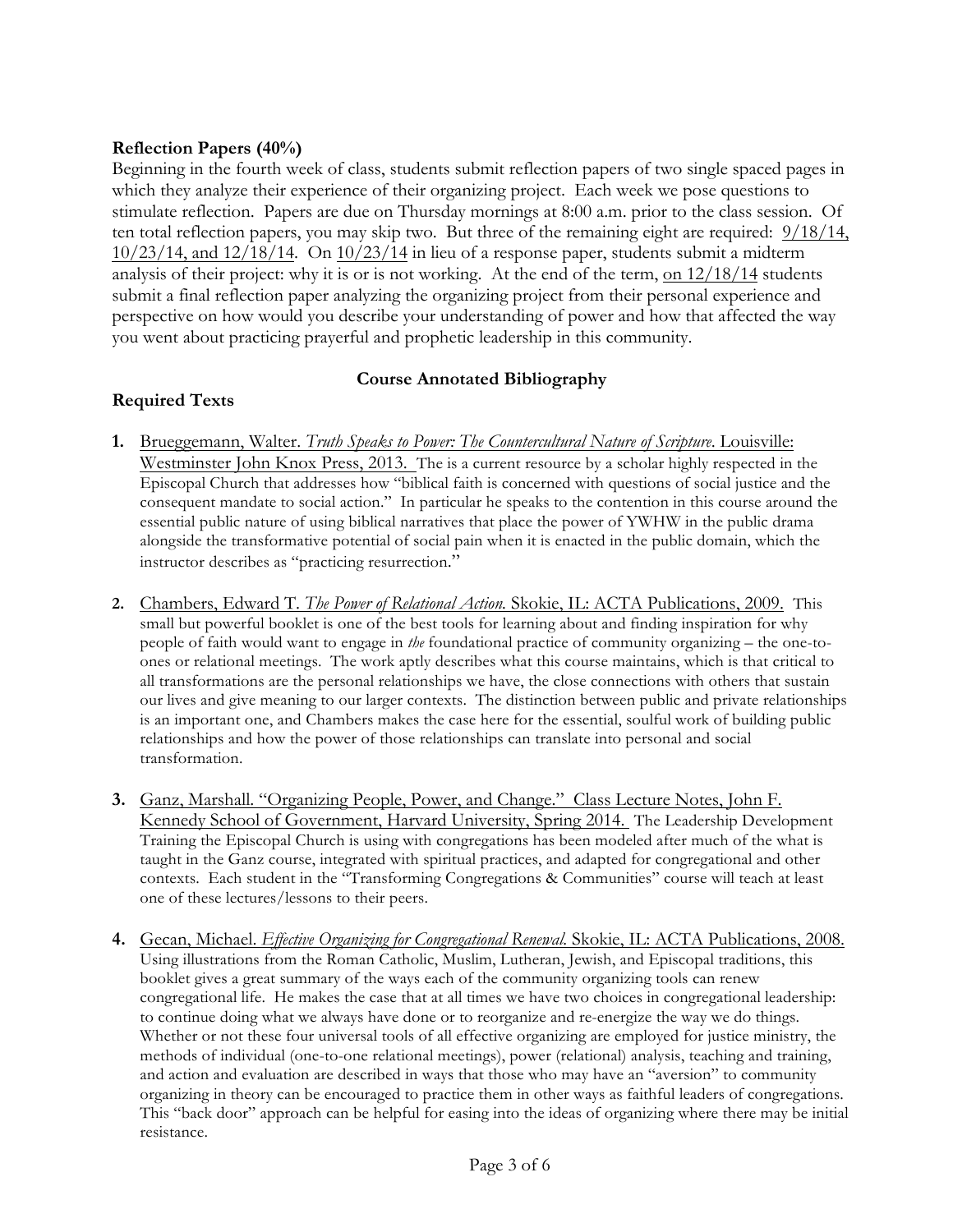**5.** Krehbiel, Jefferey K. *Reflecting with Scripture on Community Organizing*. Chicago: ACTA Publications, 2010. This is an excellent short resource for giving congregations an introduction to community organizing principles through the lens of bible study. The Group Study Guide in the back uses Walter Wink's *Transforming Bible Study* process to good effect. Using the feeding of the 5,000, Moses call to the mission of God, the parable of the woman and unjust judge, and Isaiah and the prophets the author leads us through the process of conversion from crowd to community, anger to action, pride to perseverance, and the responsibility to keep hope alive, respectively. Key concepts include: 1) a fundamental assumption of organizing is that every community has within it leaders capable of acting on their own behalf in relationship with others; 2) if you cannot remember what you really value, if you do not grieve over the way things are that do not respect those values, you cannot sustain the struggle to organize for change; 3) persistence and public exposure are two of the most potent accountability tools; and 4) what is currently needed is a way of reflection on the relationship between the actions of community organizations in working for justice and the values of faith communities using scripture.

## **Texts for Further Reading on Reserve**

- **1.** Jacobsen, Dennis A. *Doing Justice: Congregations and Community Organizing*. Minneapolis: Fortress Press, 2001. Written by a Lutheran priest active in the Gamaliel faith-based community organization, this is probably the best and most concise "how-to" manual for this work. The chapters on Power, Self-Interest, and Agitation are especially helpful for dispelling common misunderstandings of these principles and for integrating it with faith perspectives. Also particularly helpful is the study guide.
- **2.** Kahane, Adam. *Power and Love: A Theory and Practice of Social Change*. A BK Currents Book. 1st ed. San Francisco: Berrett-Koehler Publishers, 2010. This book is a great synthesis and broad application worldwide of the concepts which Paul Tillich and Martin Luther King, Jr. have shared about love and power. The author helps to reframe notions that are often misunderstood by church leaders and therefore hinder our ability to practically address our toughest group, community and social challenges. Kahane is a behavioral scientist with wide experience in addressing the world's most difficult issues for almost 25 years. He maintains that to co-create new social realities we have to work with two distinct fundamental forces that are in tension: power and love. He describes the generative and degenerative sides of both power and love and uses the analogy of walking on two legs, always being in dynamic balance, for learning to employ both power (the drive to achieve purpose) and love (the drive toward unity) in addressing our social challenges. I understand the church's handicaps around doing justice as based on our being crippled by a failure to theoretically and practically reconcile notions of love and power. We have explicitly focused on one (love) and distained the other (power, though often *covertly* engaging it). Community-organizing practices have tended to be *overtly* associated with the degenerative aspect of power (*power-over*), and so there is a developed aversion for people of faith to participate. However, when properly articulated, understood, and practiced, the generative *power-to* create social change, to do justice, can be an ongoing journey of moving forward together in ways that require a high degree of accountability and commitment in order to maintain that delicate balance of power and love. Kahane's stories describing real successes and failures help to reframe notions of power and love that are often misunderstood by church leaders and therefore hinder our ability to practically address our toughest group, community and social challenges.
- **3.** Linthicum, Robert C. *Building a People of Power: Equipping Churches to Transform their Communities*. Waynesboro, GA; Federal Way, WA: Authentic Media; Published in partnership with World Vision Press, 2006. The "Transforming Congregations & Communities" course for the fall of 2013 was based on the course Linthicum has taught in other seminaries and for which he wrote this book as a text for those graduate level seminary courses. It is comprehensive in its social analysis and description of practical application of the values and processes for enabling people to come together to address injustices. However, seminary students were particularly aware of the differences in biblical theology between our faculty and Linthicum's approach. This disconnect has been a primary impetus in my desire to re-frame his appropriation of scripture in ways that will be more accessible for Episcopal clergy and laity.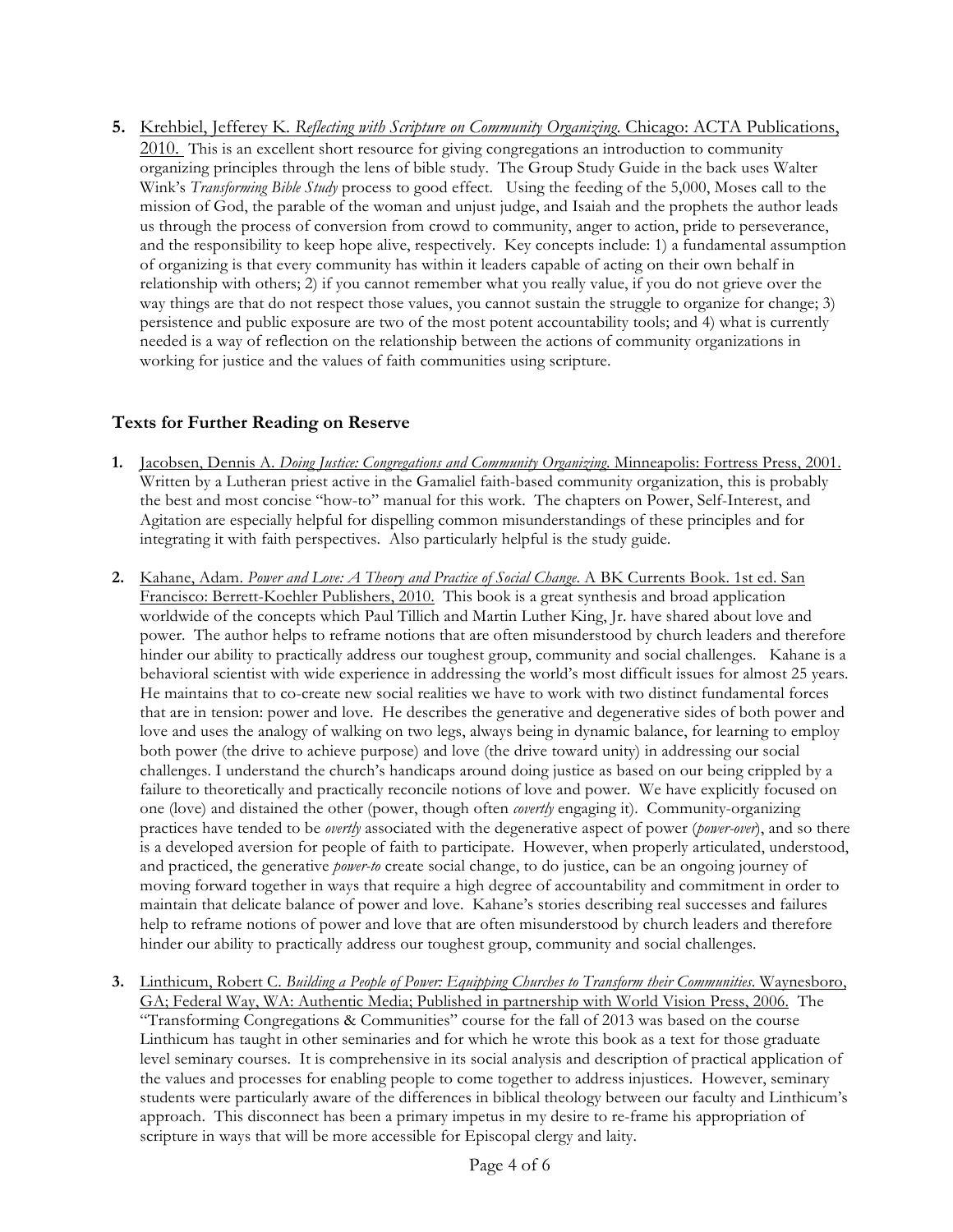- **4.** Salvatierra, Alexia and Peter Heitzel. *Faith-Rooted Organizing: Mobilizing the Church in Service to the World*. Downers Grove, Illinois: InterVarsity Press, 2013. This book makes a clear distinction between adapting a secular model ("faith-based organizing") and an approach that is rooted in faith principles and practices. Faith-rooted organizing takes the beliefs, values, and disciplines of the people of God as the first order which then shapes and guides not only what and how we organize for justice but why. Questions posed to stimulate reflection will be drawn from the chapters in this book and from theology reflected in *The Book of Common Prayer*.
- **5.** Sparks, Paul and Tim Soerens and Dwight J. Friesen. *The New Parish: How Neighborhhood Churches are Transforming Mission, Discipleship and Community.* Downers Grove, IL: InterVarsity Press, 2014. A new resource worth exploring which has been recommended by a student and endorsed by several other authors of required texts for this course.

# **Course Work Schedule**

| Class<br>session | Date   | Worship, Discussion, &<br><b>Narrative Leader</b>                                                                                                   | Reading, Reflection &<br><b>Responsibility to Prepare</b>                                                                                                                                                       | Practical Application Topic taught by Students & Peer<br>coaching                                                       |
|------------------|--------|-----------------------------------------------------------------------------------------------------------------------------------------------------|-----------------------------------------------------------------------------------------------------------------------------------------------------------------------------------------------------------------|-------------------------------------------------------------------------------------------------------------------------|
|                  |        | $2:00 - 2:50$ PM                                                                                                                                    |                                                                                                                                                                                                                 | $3:00 - 4:00$ PM                                                                                                        |
|                  | Thurs. |                                                                                                                                                     |                                                                                                                                                                                                                 |                                                                                                                         |
|                  | 2014   | <b>FAITH</b>                                                                                                                                        | $\&$                                                                                                                                                                                                            | <b>ACTION</b>                                                                                                           |
| 1.               | 8/28   | The Rev. Kammy Young,<br>Director of Contextual<br>Education                                                                                        |                                                                                                                                                                                                                 | Skill building: Mobilizing Shared Commitment -<br><b>Relational Meetings</b>                                            |
| 2.               | 9/04   | The Rev. Kammy Young<br>Presence and participation<br>The Baptismal Covenant &<br>Practicing Resurrection: Integrating<br>with Learning to Organize | Chambers, The Power of<br>Relational Action<br>Brueggemann, Truth Speaks<br>to Power, Intro & Chapter 5<br>Relational meetings #1-4                                                                             | Ganz, People, Power & Change: Amy George<br>Skill building: Organizing Project & review Relational<br>Meetings          |
| 3.               | 9/11   | Dr. Linzie Treadway,<br>Visiting Instructor of Hebrew                                                                                               | Brueggemann, Truth Speaks<br>to Power, Chapter 1<br>Krehbiel, Reflecting with<br>Scripture on Community<br>Organizing.<br>Salvatierra, Faith-Rooted<br>Organizing, Intro & Appendix<br>Relational meetings #5-8 | Ganz, <i>What is Public Narrative</i> :<br>Skill building: Mobilizing Shared Values - Public<br>Narrative Story of Self |
| 4.               | 9/18   | The Rev. Dr. Becky Wright,<br>C.K. Benedict Professor of Old<br>Testament                                                                           | Brueggemann, Truth Speaks<br>to Power, Chapter 4<br>Cone, excerpt from The<br>Cross and the Lynching Tree<br>Reflection paper #1                                                                                | Ganz, Relationships:<br>Skill building: Mobilizing Shared Structure: Building<br>Leadership Teams                       |
| 5.               | 9/25   | The Rev. Dr. Ben King,<br>Associate Professor of Church<br>History and Director of the<br>Advanced Degrees Program                                  | Reflection paper #2                                                                                                                                                                                             |                                                                                                                         |
| 6.               | 10/16  | Ms. Ella Auchincloss,<br>Founder of Leadership<br>Development Initiative,<br>Diocese of Massachusetts                                               | Reflection paper #3                                                                                                                                                                                             | Ganz, Strategizing:<br>Skill building: Mobilizing Shared Values - Public<br>Narrative Story of Us                       |